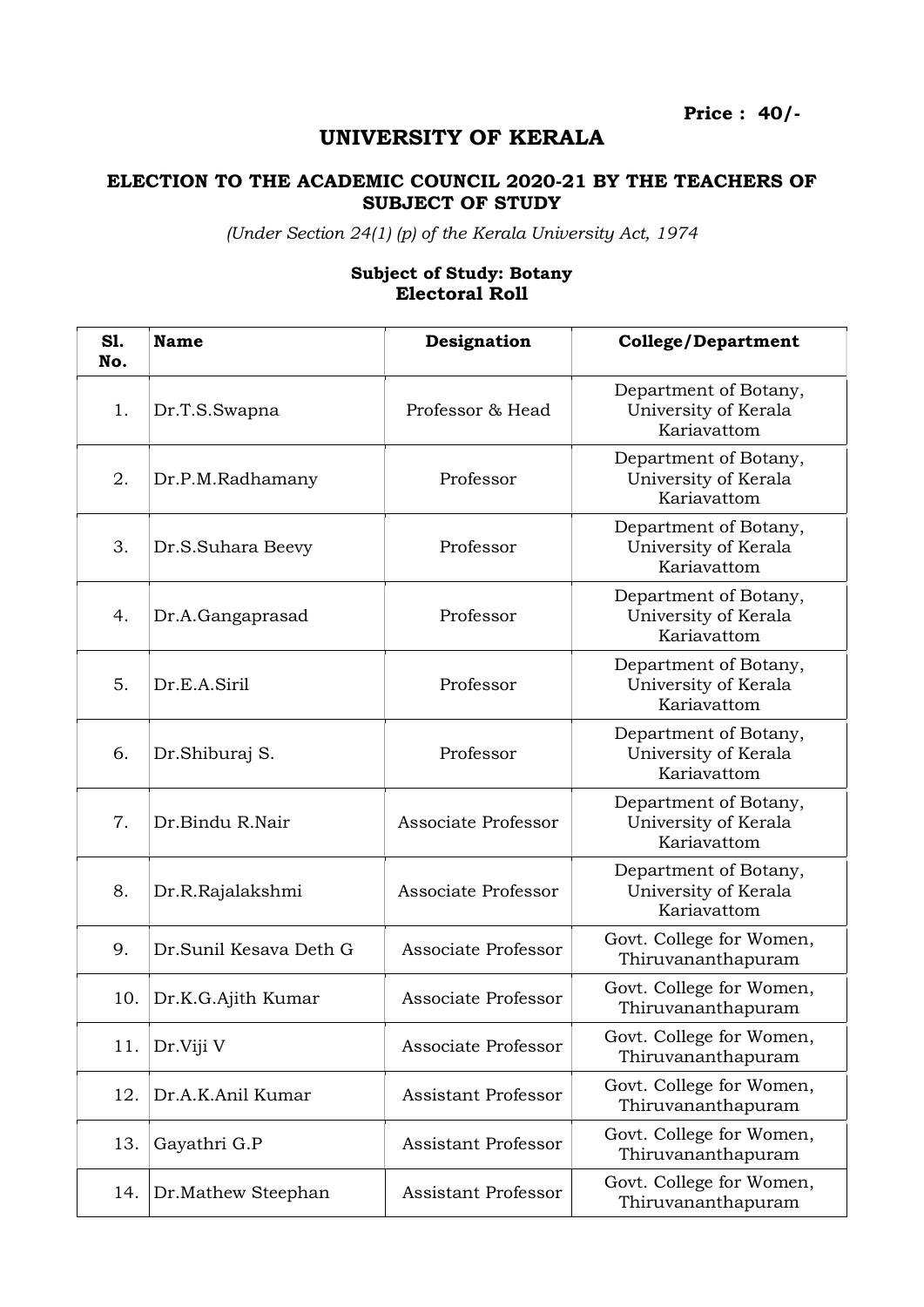| 15. | Dr.Sheeba M.S        | <b>Assistant Professor</b> | Govt. College for Women,<br>Thiruvananthapuram |
|-----|----------------------|----------------------------|------------------------------------------------|
| 16. | Dr.Manojkumar A      | <b>Assistant Professor</b> | Govt. College for Women,<br>Thiruvananthapuram |
| 17. | Ajith Kumar P        | Associate Professor        | Govt.Arts College,<br>Thiruvananthapuram       |
| 18. | Dr.Bosco Lawarance   | Associate Professor        | Govt.Arts College,<br>Thiruvananthapuram       |
| 19. | Smitha D.G           | <b>Assistant Professor</b> | University College<br>Thiruvananthapuram       |
| 20. | Dr.V.S Anilkumar     | <b>Assistant Professor</b> | University College<br>Thiruvananthapuram       |
| 21. | Dr. Sudha Bai. R     | Associate Professor        | University College<br>Thiruvananthapuram       |
| 22. | S. Sasikumar         | <b>Assistant Professor</b> | University College<br>Thiruvananthapuram       |
| 23. | Dr.Subramaniyan. S   | Associate Professor        | University College<br>Thiruvananthapuram       |
| 24. | Dr. Sandhia. G. S.   | Associate Professor        | University College<br>Thiruvananthapuram       |
| 25. | Dr. Laija. S. Nair   | Associate Professor        | University College<br>Thiruvananthapuram       |
| 26. | Dr. Remakanthan. A   | <b>Assistant Professor</b> | University College<br>Thiruvananthapuram       |
| 27. | Dr. T. S. Preetha    | <b>Assistant Professor</b> | University College<br>Thiruvananthapuram       |
| 28. | Dr. Bindumole, V. R. | <b>Assistant Professor</b> | University College<br>Thiruvananthapuram       |
| 29. | Mani Shankar Babu    | <b>Assistant Professor</b> | University College<br>Thiruvananthapuram       |
| 30. | Binoy K.R            | <b>Assistant Professor</b> | Government College,<br>Kariavattom             |
| 31. | Princy Raju          | <b>Assistant Professor</b> | Government College,<br>Kariavattom             |
| 32. | Dr.Nisha Rani D      | <b>Assistant Professor</b> | St.Xavier's College,<br>Thumba                 |
| 33. | Dr.Harish S.R        | <b>Assistant Professor</b> | St.Xavier's College,<br>Thumba                 |
| 34. | Gayathri. M.K        | <b>Assistant Professor</b> | HHMSPB NSS College for<br>Women, Neeramankara  |
| 35. | Dr. Sumitha. V.R.    | <b>Assistant Professor</b> | HHMSPB NSS College for<br>Women, Neeramankara  |
| 36. | Dr.Praveenkumar B.R  | Assistant Professor        | Mahatma Gandhi college,<br>Thiruvananthapuram  |
| 37. | Dr.Sivu A.R          | <b>Assistant Professor</b> | Mahatma Gandhi college,<br>Thiruvananthapuram  |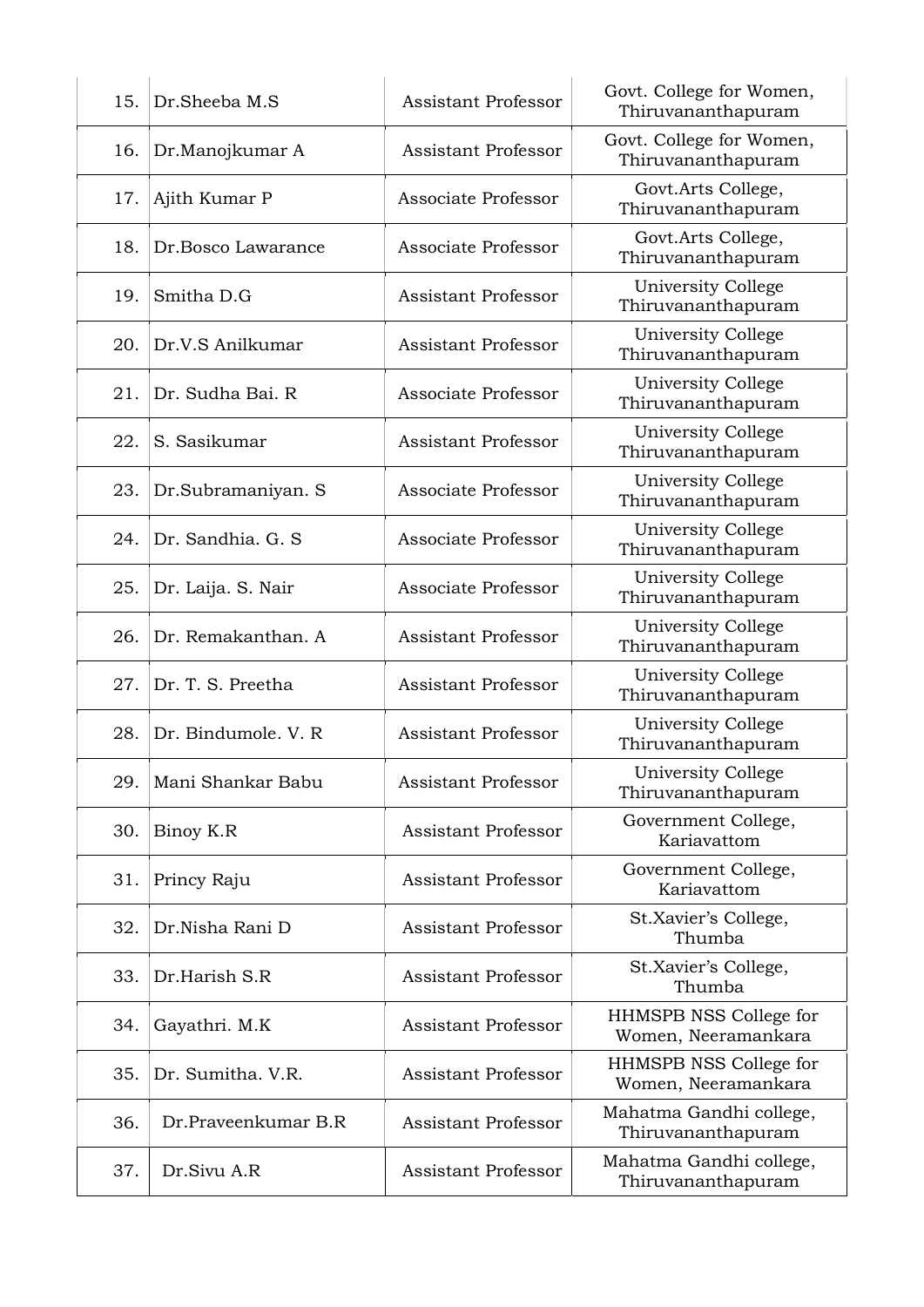| 38. | Dr.Neethu S Kumar    | <b>Assistant Professor</b> | Mahatma Gandhi college,<br>Thiruvananthapuram             |
|-----|----------------------|----------------------------|-----------------------------------------------------------|
| 39. | Dr.Manoj G.S         | <b>Assistant Professor</b> | Mahatma Gandhi college,<br>Thiruvananthapuram             |
| 40. | Sreelekshmi S        | <b>Assistant Professor</b> | Mahatma Gandhi college,<br>Thiruvananthapuram             |
| 41. | Dr.Divya K.R         | <b>Assistant Professor</b> | Mahatma Gandhi college,<br>Thiruvananthapuram             |
| 42. | Saranya K.P          | <b>Assistant Professor</b> | Mahatma Gandhi College,<br>Thiruvananthapuram             |
| 43. | Dr. C. Suju Skaria   | <b>Assistant Professor</b> | Mar Ivanios College,<br>Nalanchira,<br>Thiruvananthapuram |
| 44. | Dr. P.K. Victoria    | <b>Assistant Professor</b> | Mar Ivanios College,<br>Nalanchira,<br>Thiruvananthapuram |
| 45. | Dr. Bindu Alex       | <b>Assistant Professor</b> | Mar Ivanios College,<br>Nalanchira,<br>Thiruvananthapuram |
| 46. | Dr.Rejitha L.R       | <b>Assistant Professor</b> | Mar Ivanios College,<br>Nalanchira,<br>Thiruvananthapuram |
| 47. | T.Sajeesh            | <b>Assistant Professor</b> | Mar Ivanios College,<br>Nalanchira,<br>Thiruvananthapuram |
| 48. | Dr. Hima R           | <b>Assistant Professor</b> | Sree Narayana College, Sivagiri,<br>Varkala               |
| 49. | Dr. Smitha P D       | <b>Assistant Professor</b> | Sree Narayana College, Sivagiri,<br>Varkala               |
| 50. | Dr. Biju C           | <b>Assistant Professor</b> | Sree Narayana College, Sivagiri,<br>Varkala               |
| 51. | Dr.Suma B.S          | Associate Professor        | Sree Narayana College,<br>Chempazhanthy                   |
| 52. | Dr.Kavitha K.R       | Associate Professor        | Sree Narayana College,<br>Chempazhanthy                   |
| 53. | Dr.Usha S.S          | Associate Professor        | Sree Narayana College,<br>Chempazhanthy                   |
| 54. | Dr.Anilkumar S       | Associate Professor        | Sree Narayana College,<br>Chempazhanthy                   |
| 55. | Dr. Ramesh Kumar S   | <b>Assistant Professor</b> | VTM NSS College<br>Dhanuvachapuram                        |
| 56. | Dr. Sushama Raj R. V | <b>Assistant Professor</b> | VTM NSS College<br>Dhanuvachapuram                        |
| 57. | Paulraj L.S          | Associate Professor        | Christian College,<br>Kattakkada                          |
| 58. | Mahesh S             | Associate Professor        | Christian College,<br>Kattakkada                          |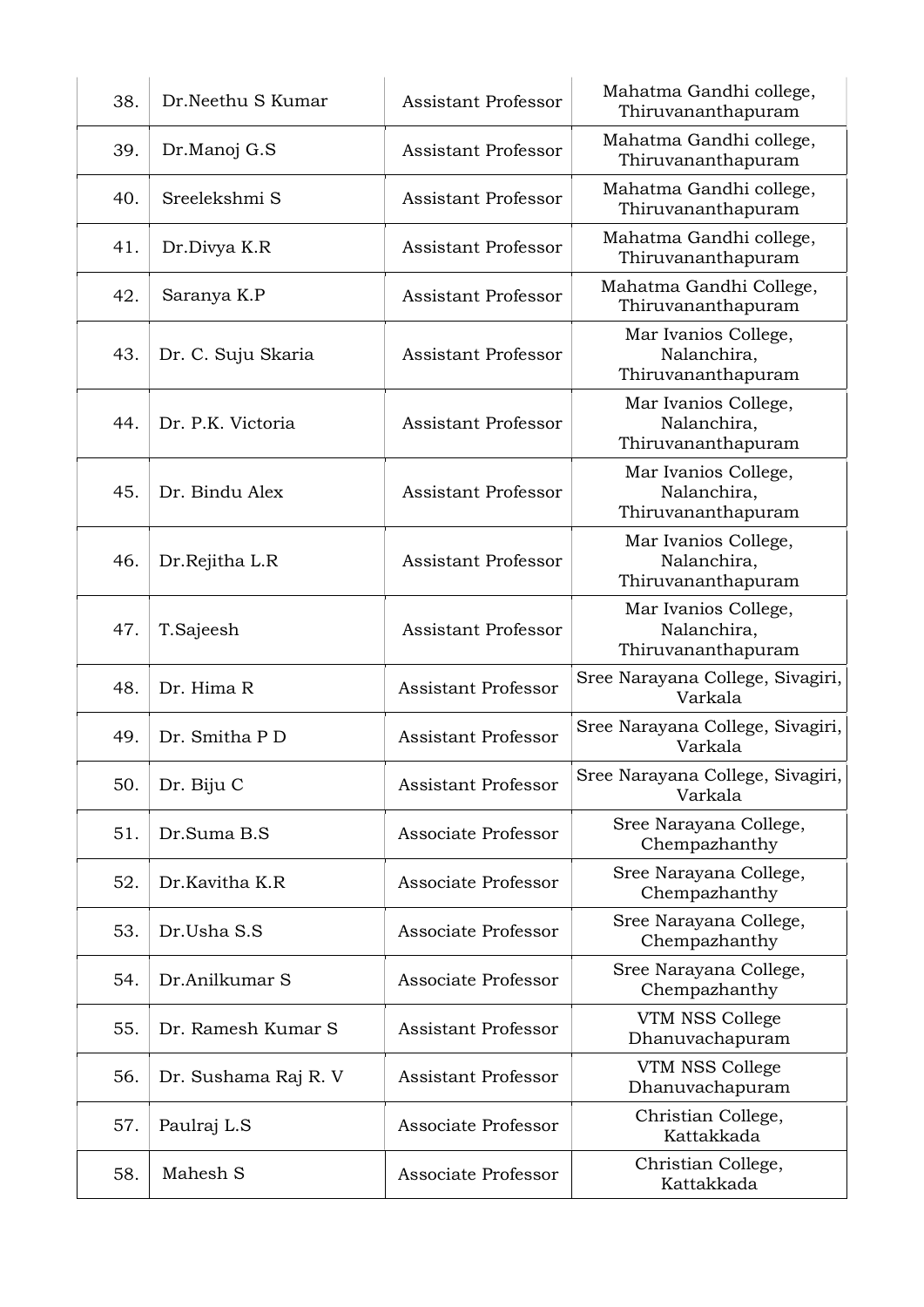| 59. | Dr.Resmi L            | Associate Professor        | Christian College,<br>Kattakkada                  |
|-----|-----------------------|----------------------------|---------------------------------------------------|
| 60. | Dr.Lubains A.S        | Associate Professor        | Christian College,<br>Kattakkada                  |
| 61. | Dr.Jiji Joseph        | Associate Professor        | Christian College,<br>Kattakkada                  |
| 62. | Dr.Felix R            | Associate Professor        | Christian College,<br>Kattakkada                  |
| 63. | Dr.P.Nusaifa Beevi    | Associate Professor        | Iqbal College,<br>Peringamala                     |
| 64. | Dr.Viji A.R           | <b>Assistant Professor</b> | Iqbal College,<br>Peringamala                     |
| 65. | Dr. shamnad J         | <b>Assistant Professor</b> | Iqbal College,<br>Peringamala                     |
| 66. | Abhilash S            | <b>Assistant Professor</b> | Baby John Memorial<br>Government College, Chavara |
| 67. | J.Nirmala Jeyarani    | Associate Professor        | Fatima Mata National College,<br>Kollam           |
| 68. | Dr.A.S Rubin Jose     | <b>Assistant Professor</b> | Fatima Mata National College,<br>Kollam           |
| 69. | Dr.Shaiju P.N         | <b>Assistant Professor</b> | Fatima Mata National College,<br>Kollam           |
| 70. | Dr.Sinilal B          | <b>Assistant Professor</b> | Fatima Mata National College,<br>Kollam           |
| 71. | Geethakrishnan Nair P | <b>Assistant Professor</b> | K.S.M.D.B College<br>Sasthamcotta                 |
| 72. | Dhanya S.R            | <b>Assistant Professor</b> | K.S.M.D.B College<br>Sasthamcotta                 |
| 73. | Lekshmi Sreekumar     | <b>Assistant Professor</b> | K.S.M.D.B College<br>Sasthamcotta                 |
| 74. | Dr.Boby T.Edwin       | <b>Assistant Professor</b> | TKM College of Arts & Science,<br>Kollam          |
| 75. | Dr.M.J.Sheeba         | <b>Assistant Professor</b> | TKM College of Arts & Science,<br>Kollam          |
| 76. | Jisha M.S             | <b>Assistant Professor</b> | TKM College of Arts & Science,<br>Kollam          |
| 77. | Dr.Archana G.R        | <b>Assistant Professor</b> | St.Gregorios College,<br>Kottarakkara             |
| 78. | Dr.Lekshmi G.M        | <b>Assistant Professor</b> | St. Gregorios College,<br>Kottarakkara            |
| 79. | Shalaj R              | <b>Assistant Professor</b> | St.Gregorios College,<br>Kottarakkara             |
| 80. | Dr. Shibu P Varghese  | <b>Assistant Professor</b> | St.Stephen's College<br>Pathanapuram              |
| 81. | Dr.Praveen Dhar T     | <b>Assistant Professor</b> | St.Stephen's College<br>Pathanapuram              |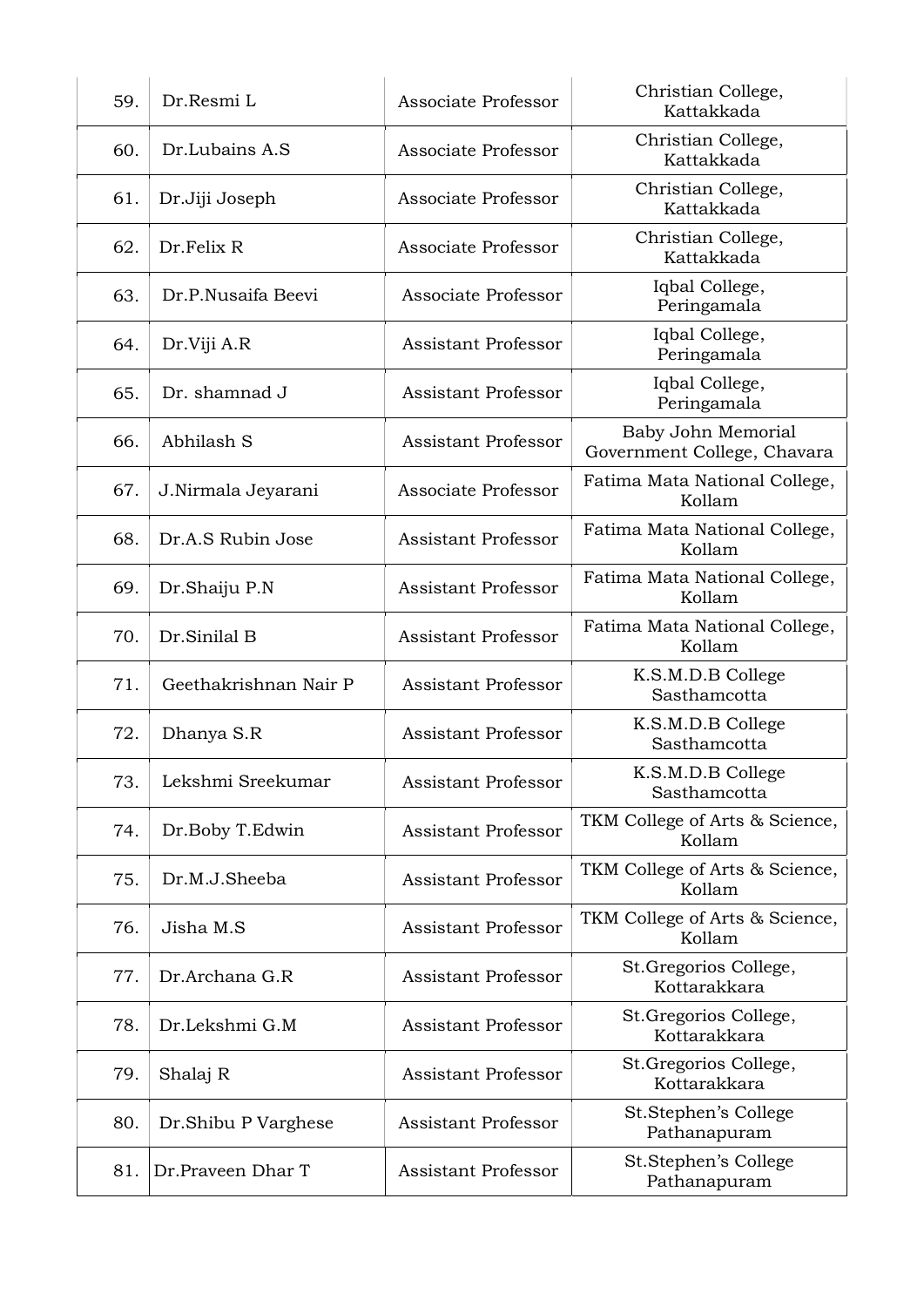| 82.  | Chinju Merin Abraham  | <b>Assistant Professor</b> | St.Stephen's College<br>Pathanapuram       |
|------|-----------------------|----------------------------|--------------------------------------------|
| 83.  | Fr.Dr Roy John        | <b>Assistant Professor</b> | St.Stephen's College<br>Pathanapuram       |
| 84.  | Geetha R Nair         | <b>Assistant Professor</b> | NSS College Nilamel                        |
| 85.  | Dr.Sreeja Thankappan  | <b>Assistant Professor</b> | NSS College Nilamel                        |
| 86.  | Dr.Devi Priya M.S     | <b>Assistant Professor</b> | NSS College Nilamel                        |
| 87.  | Archana P.J           |                            | Sree Narayana College for<br>Women, Kollam |
| 88.  | Devipriya D           |                            | Sree Narayana College for<br>Women, Kollam |
| 89.  | Dr.Nileena C.B        |                            | Sree Narayana College for<br>Women, Kollam |
| 90.  | Dr.Sekaran S          |                            | Sree Narayana College for<br>Women, Kollam |
| 91.  | Dr Nisha A P          | <b>Assistant Professor</b> | S N College, Kollam                        |
| 92.  | Dr Preetha P S        | <b>Assistant Professor</b> | S N College, Kollam                        |
| 93.  | Dr Latha Sadanandan   | Assistant Professor        | S N College, Kollam                        |
| 94.  | Dr Kiranraj M S       | <b>Assistant Professor</b> | S N College, Kollam                        |
| 95.  | Dr N Ratheesh         | <b>Assistant Professor</b> | S N College, Kollam                        |
| 96.  | Dr Chithra Vijayan    | <b>Assistant Professor</b> | S N College, Kollam                        |
| 97.  | Dr Vilash V           | <b>Assistant Professor</b> | S N College, Kollam                        |
| 98.  | Jerry C Jacson        | <b>Assistant Professor</b> | St.John's College, Anchal                  |
| 99.  | Dr.Kavitha C.H        | <b>Assistant Professor</b> | St.John's College, Anchal                  |
| 100. | Dr.Preetha S.S        | <b>Assistant Professor</b> | St.John's College, Anchal                  |
| 101. | Resmi A               | <b>Assistant Professor</b> | SN College, Punalur.                       |
|      | 102. Dr.Jayalekshmi R | Assistant Professor        | MMNSS College, Kottiyam                    |
| 103. | Dinesh Raj R          | <b>Assistant Professor</b> | Bishop Moore College,<br>Mavelikkara       |
| 104. | Dr.Sivaprasad A       | <b>Assistant Professor</b> | Bishop Moore College,<br>Mavelikkara       |
| 105. | Dr.Brijithlal N.D     | <b>Assistant Professor</b> | Bishop Moore College,<br>Mavelikkara       |
| 106. | Robert Raju           | <b>Assistant Professor</b> | Bishop Moore College,<br>Mavelikkara       |
| 107. | Dr.Regy Johnson       | <b>Assistant Professor</b> | Bishop Moore College,<br>Mavelikkara       |
| 108. | Alka E Varghese       | <b>Assistant Professor</b> | Christian College,<br>Chengannur           |
| 109. | Dr.Jyothi Kanchan A.S | <b>Assistant Professor</b> | Christian College,<br>Chengannur           |
| 110. | Dr.Fijesh P.Vijayan   | Assistant Professor        | Christian College,<br>Chengannur           |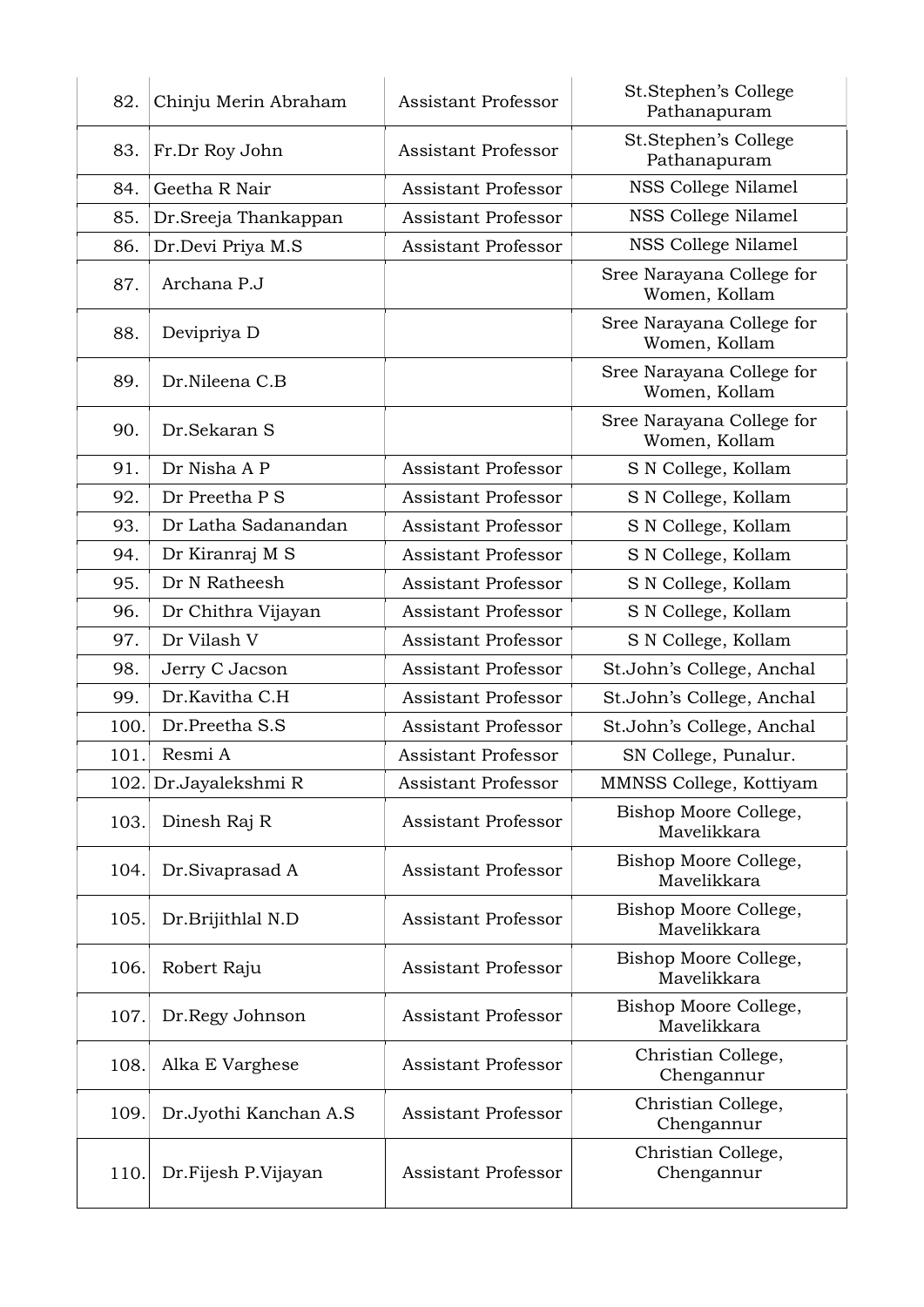| 111. | Dr.Albi Alphons Baby      | <b>Assistant Professor</b> | Christian College,<br>Chengannur                 |
|------|---------------------------|----------------------------|--------------------------------------------------|
| 112. | Shabnam                   | <b>Assistant Professor</b> | MSM College,<br>Kayamkulam                       |
| 113. | Thushara T                | <b>Assistant Professor</b> | MSM College,<br>Kayamkulam                       |
| 114. | Jijo C Varghese           | <b>Assistant Professor</b> | MSM College,<br>Kayamkulam                       |
| 115. | Sruthy K.Pillai           | <b>Assistant Professor</b> | MSM College,<br>Kayamkulam                       |
| 116. | Dr.Remya Krishnan         | <b>Assistant Professor</b> | NSS College,<br>Cherthala                        |
| 117. | Maya S Nair               | <b>Assistant Professor</b> | NSS College,<br>Cherthala                        |
| 118. | Dr. Sreeja Krishnan       | <b>Assistant Professor</b> | Sree Narayana College,<br>Cherthala              |
| 119. | Shal Chandran             | <b>Assistant Professor</b> | Sree Narayana College,<br>Cherthala              |
| 120. | Dhanya D.S                | <b>Assistant Professor</b> | Sree Narayana College,<br>Cherthala              |
| 121. | Dr. Sheeja George E       | <b>Assistant Professor</b> | Sree Narayana College,<br>Cherthala              |
| 122. | Bhanupriua S              | <b>Assistant Professor</b> | Sree Narayana College,<br>Cherthala              |
| 123. | Dr.Anitha Chandran N      | <b>Assistant Professor</b> | Sree Narayana College,<br>Cherthala              |
|      | 124. Dr.R.Nisha Nair      | <b>Assistant Professor</b> | St.Joseph's College for Women,<br>Alappuzha      |
|      | 125. Dr.Diana K.J         | <b>Assistant Professor</b> | St.Joseph's College for Women,<br>Alappuzha      |
| 126. | Dr.P.R.Unnikrishna Pillai | Principal                  | SD College, Alappuzha                            |
| 127. | Dr.C.Dileep               | Associate Professor        | SD College, Alappuzha                            |
| 128. | Dr.V.N.Sanjai             | <b>Assistant Professor</b> | SD College, Alappuzha                            |
| 129. | Dr.P.K.Bindu              | <b>Assistant Professor</b> | SD College, Alappuzha                            |
| 130. | Dr.Sreerenjini S          | <b>Assistant Professor</b> | SD College, Alappuzha                            |
| 131. | Dr.Jose Mathew            | <b>Assistant Professor</b> | SD College, Alappuzha                            |
| 132. | Dr.T.Sunil Kumar          | Junior Lecturer            | SD College, Alappuzha                            |
| 133. | Dr.Teny David             | <b>Assistant Professor</b> | St.Michael's College,<br>Cherthala               |
| 134. | Dr.Vinod Haridas          |                            | TK Madhava Memorial College,<br>Nangiarkulangara |
|      | 135. Dr.S.Venugopal       | Principal                  | NSS College,<br>Pandalam, Pathanamthitta         |
| 136. | Dr.Sandhya P              | <b>Assistant Professor</b> | NSS College,<br>Pandalam, Pathanamthitta         |